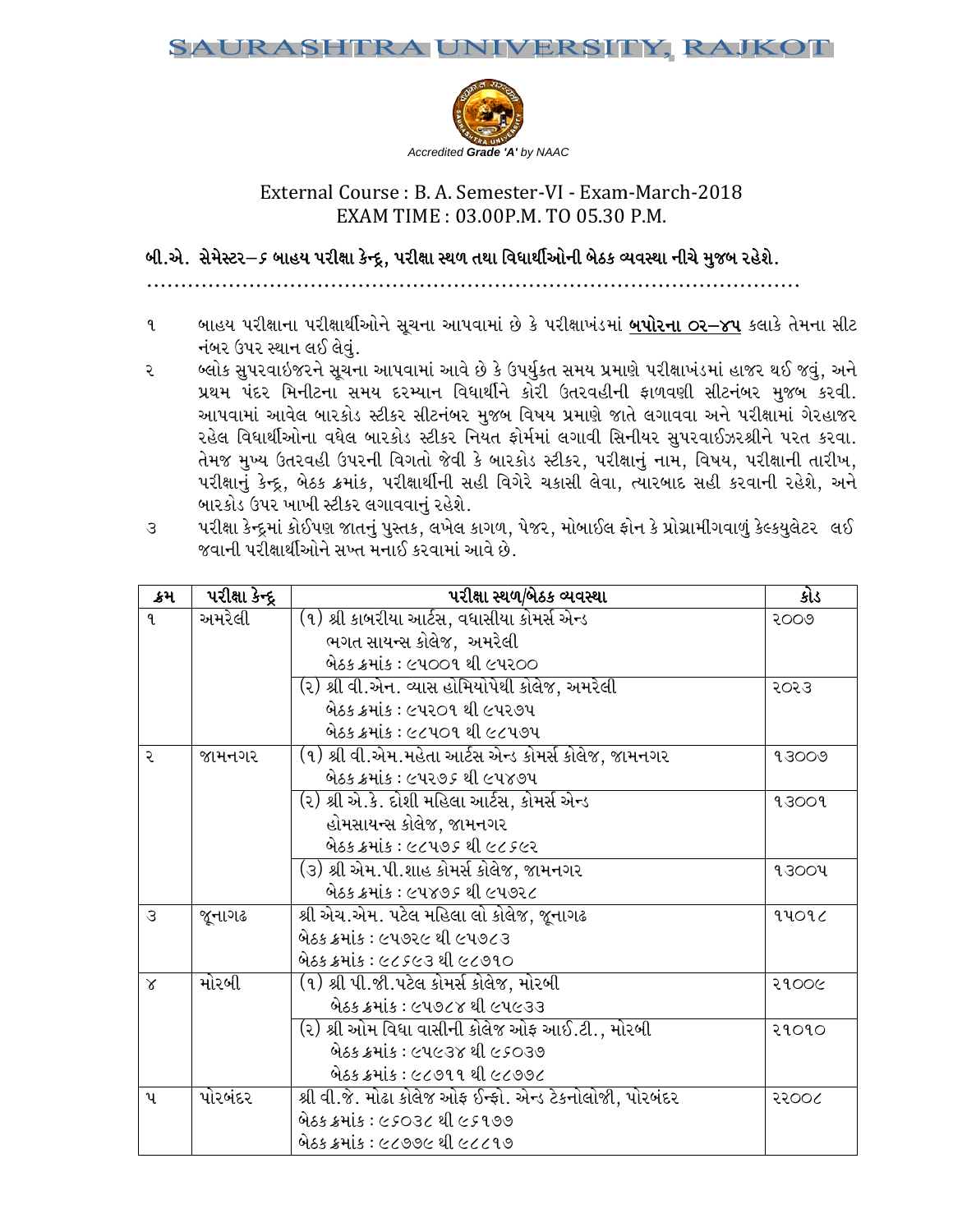### JRASI RA UNIVERSITY, RAJKOT SAl



 $P$ 

| 5          | રાજકોટ        | (૧) સદગુરૂ મહિલા કોમર્સ એન્ડ હોમસાયન્સ કોલેજ, રાજકોટ                             | 53038 |
|------------|---------------|----------------------------------------------------------------------------------|-------|
|            |               | બેઠક ક્રમાંક : ૯૬૧૭૮ થી ૯૬૬૨૭                                                    |       |
|            |               | (૨) શ્રી કણસાગરા મહિલા આર્ટસ એન્ડ કોમર્સ કોલેજ, રાજકોટ                           | २३०२२ |
|            |               | બેઠક ક્રમાંક : ૯૬૬૨૮ થી ૯૬૭૪૪                                                    |       |
|            |               | બેઠક ક્રમાંક : ૯૮૮૧૮ થી ૯૮૯૯૪                                                    |       |
| ৩          | સુરેન્દ્રનગર  | (૧) શ્રી એમ.પી.શાહ કોમર્સ કોલેજ, સુરેન્દ્રનગર                                    | 58003 |
|            |               | બેઠક ક્રમાંક : ૯૬૭૪૫ થી ૯૭૧૪૪                                                    |       |
|            |               | (૨) શ્રી સી.યુ.શાહ કોલેજ ઓફ કોમર્સ એન્ડ મેનેજમેન્ટ, સુરેન્દ્રનગર                 | २८००३ |
|            |               | બેઠક ક્રમાંક : ૯૭૧૪૫ થી ૯૭૪૪૪                                                    |       |
|            |               | (૩) શ્રી એમ.પી.વોરા કોમર્સ કોલેજ, સુરેન્દ્રનગર                                   | २૯००२ |
|            |               | બેઠક ક્રમાંક : ૯૭૪૪૫ થી ૯૭૬૯૪                                                    |       |
|            |               | (૪) શ્રી સી.યુ. શાહ મહિલા આર્ટસ એન્ડ કોમર્સ કોલેજ, સુરેન્દ્રનગર                  | 58008 |
|            |               | બેઠક ક્રમાંક : ૯૭૬૯૫ થી ૯૭૭૯૪                                                    |       |
|            |               | (૫) શ્રી સ્વામી વિવેકાનંદ કોલેજ, સુરેન્દ્રનગર                                    | 58006 |
|            |               | બેઠક ક્રમાંક : ૯૭૭૯૫ થી ૯૭૯૯૪                                                    |       |
|            |               | ( <i>૬</i> ) શ્રી જી.બી. પરમાર કોલેજ ઓફ કોમ્પ્યુટર સાયન્સ એન્ડ મેનેજમેન્ટ,       | २४०१० |
|            |               | સુરેન્દ્રનગર                                                                     |       |
|            |               | બેઠક ક્રમાંક : ૯૭૯૯૫ થી ૯૮૧૦૫                                                    |       |
|            |               | બેઠક ક્રમાંક : ૯૮૯૯૫ થી ૯૯૦૪૪                                                    |       |
|            |               | (૭) શ્રી સંસ્કૃતિ કોલેજ ઓફ એજયુકેશન, સુરેન્દ્રનગર                                | 28006 |
|            |               | બેઠક ક્રમાંક : ૯૯૦૪૫ થી ૯૯૨૪૪                                                    |       |
|            |               | (૮) શ્રી એસ.જે. વરમોરા મહિલા બી.બી.એ. એન્ડ બી.સી.એ. કોલેજ,                       | २૯००७ |
|            |               | સુરેન્દ્રનગર                                                                     |       |
|            |               | બેઠક ક્રમાંક : ૯૯૨૪૫ થી ૯૯૪ <i>૬</i> ૨                                           |       |
| $\epsilon$ | વેરાવળ        | શ્રી વેરાવળ એજયુ. સોસાયટી સંચાલિત બી.બી.એ. કોલેજ, વેરાવળ                         | 26003 |
|            | (ગીરસોમનાથ)   | બેઠક ક્રમાંક : ૯૮૧૦૬ થી ૯૮૨૧૪                                                    |       |
|            |               | બેઠક ક્રમાંક : ૯૯૪૬૩ થી ૯૯૪૮૫                                                    |       |
|            |               |                                                                                  |       |
|            |               |                                                                                  |       |
|            |               | ઉપર્યુકત બાહય પરીક્ષાનો કાર્યક્રમ અને પરીક્ષાનું સમય પત્રક યુનિવર્સિટીની વેબસાઈટ |       |
|            |               | http://externalsaurashtrauniversity.edu ઉપર મુકવામાં આવેલ છે.                    |       |
|            |               |                                                                                  |       |
|            |               |                                                                                  |       |
|            | તા.૨૮/૦૨/૨૦૧૮ | આદેશ થી …………                                                                     |       |
|            |               | એ.એસ.પારેખ,                                                                      |       |
|            |               | પરીક્ષા નિયામક                                                                   |       |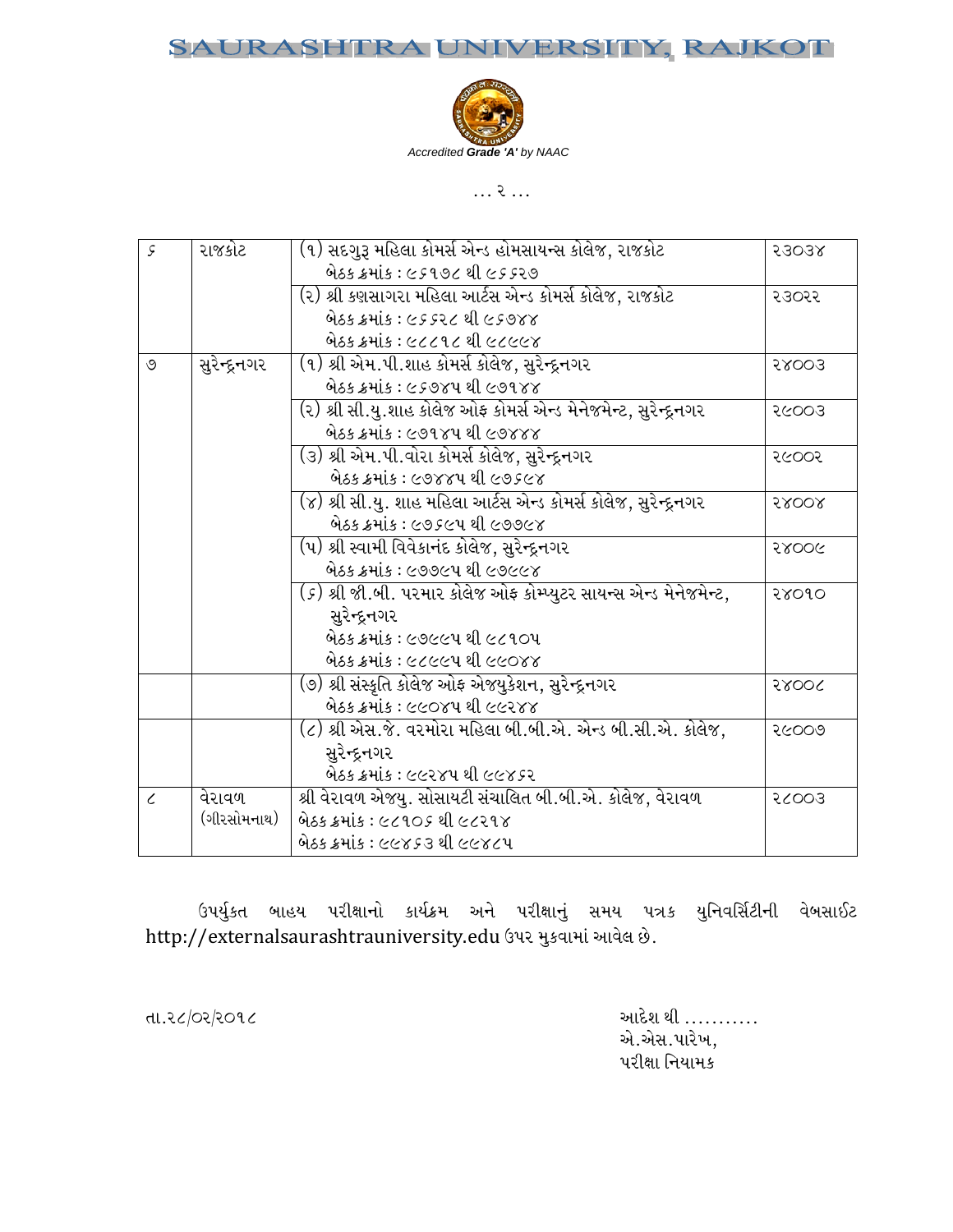Univsersity Time Table

**Date & Day Subject Name Paper Code (Faculty-Course Code)** Academic Year : 2017-2018 08/03/2018 ------------------------------------------------------------------------------ Thursday GROUP : 001001601 - ENGLISH 001-001601 (Time : 03:00:00PM To 05:30:00PM) GROUP : 001001602 - HINDI 001-001602 (Time : 03:00:00PM To 05:30:00PM) 09/03/2018 ------------------------------------------------------------------------------ Friday GROUP : 001001603 - ENG P-17 MODERN 001-001603 MASTERS (Time : 03:00:00PM To 05:30:00PM) GROUP : 001001610 - HIN P-17 HINDI 001-001610 SAHITYA KA ITIHAS (Time : 03:00:00PM To 05:30:00PM) GROUP : 001001622 - GUJ P-17 ARVACHIN 001-001622 GUJ.SAHITYA ITIHAS-2 (Time : 03:00:00PM To 05:30:00PM) GROUP : 001001629 - SAN P-17 SIDDHANT 001-001629 KAUMUDI (Time : 03:00:00PM To 05:30:00PM) GROUP : 001001635 - HIS P-17 HISTORY OF 001-001635 CHINA & JAPAN (Time : 03:00:00PM To 05:30:00PM) GROUP : 001001645 - POL P-17 MODERN 001-001645 POLITICAL IDEOLOGY (Time : 03:00:00PM To 05:30:00PM) GROUP : 001001652 - ECO P-17 MICRO 001-001652 ECONOMICS - II (Time : 03:00:00PM To 05:30:00PM) GROUP : 001001663 - PHIL P-17 PHILOSOPHY 001-001663 OF RELIGION (Time : 03:00:00PM To 05:30:00PM) GROUP : 001001669 - IND P-17 STUDY OF 001-001669 SOCIAL INST. (Time : 03:00:00PM To 05:30:00PM)

GROUP : 001001676 - SOC P-17 SOCIAL 001-001676 THINKERS - 2 (Time : 03:00:00PM To 05:30:00PM)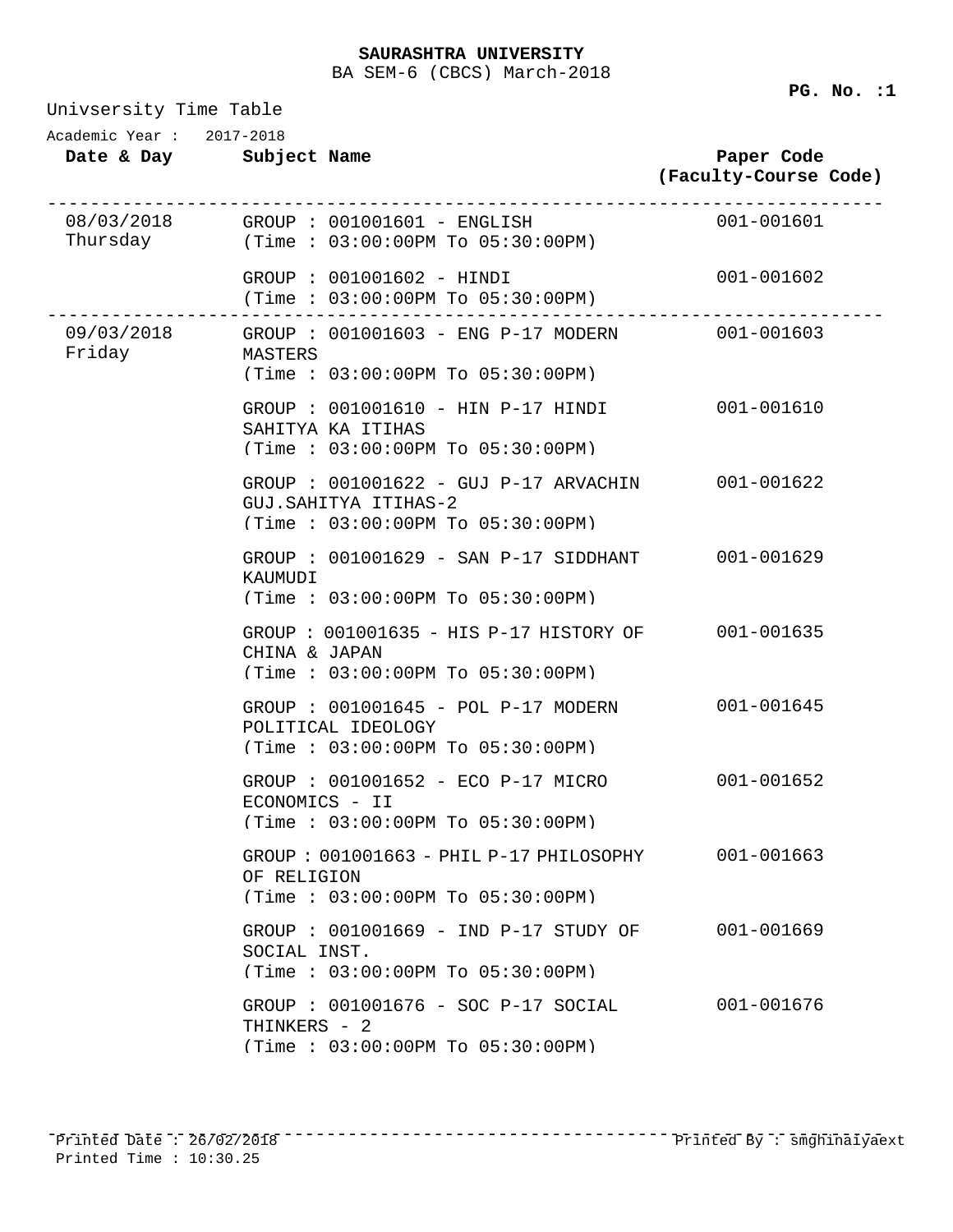### **SAURASHTRA UNIVERSITY**

BA SEM-6 (CBCS) March-2018

Univsersity Time Table **Date & Day Subject Name Paper Code (Faculty-Course Code)** Academic Year : 2017-2018 09/03/2018 ------------------------------------------------------------------------------ GROUP : 001001694 - GEO P-17 SETTLEMENT 001-001694 Friday GEOGRAPHY (Time : 03:00:00PM To 05:30:00PM) GROUP : 001001910 - GUJ P-17 ARVACHIN 001-001910 GUJ. SAHITYANO ITIHAS-2. (Time : 03:00:00PM To 05:30:00PM) GROUP : 001001912 - ECO P-17 MICRO 001-001912 ECONOMICS-2 (Time : 03:00:00PM To 05:30:00PM) GROUP : 001001923 - SAN P-17 001-001923 SANKHYAKARIKA (Time : 03:00:00PM To 05:30:00PM) 10/03/2018 ------------------------------------------------------------------------------ GROUP : 001001604 - ENG P-18 LITERARY 001-001604 Saturday ISMS & MOVEMENTS (Time : 03:00:00PM To 05:30:00PM) GROUP : 001001611 - HIN P-18 SAHITYA 001-001611 SIDDHANT - 2 (Time : 03:00:00PM To 05:30:00PM) GROUP : 001001623 - GUJ P-18 BHASHA 001-001623 VIGYAN - 2 (Time : 03:00:00PM To 05:30:00PM) GROUP : 001001630 - SAN P-18 BHASHA 001-001630 VIGYAN (Time : 03:00:00PM To 05:30:00PM) GROUP : 001001636 - HIS P-18 HISTORY OF 001-001636 USA (Time : 03:00:00PM To 05:30:00PM) GROUP : 001001646 - POL P-18 GUJARAT 001-001646 POLITICS - II (Time : 03:00:00PM To 05:30:00PM) GROUP : 001001653 - ECO P-18 DEV. & 001-001653 ECONOMICS OF ENV. - II (Time : 03:00:00PM To 05:30:00PM) GROUP : 001001664 - PHIL P-18 SOCIAL 001-001664 &POLITICAL PHILOSOPHY (Time : 03:00:00PM To 05:30:00PM)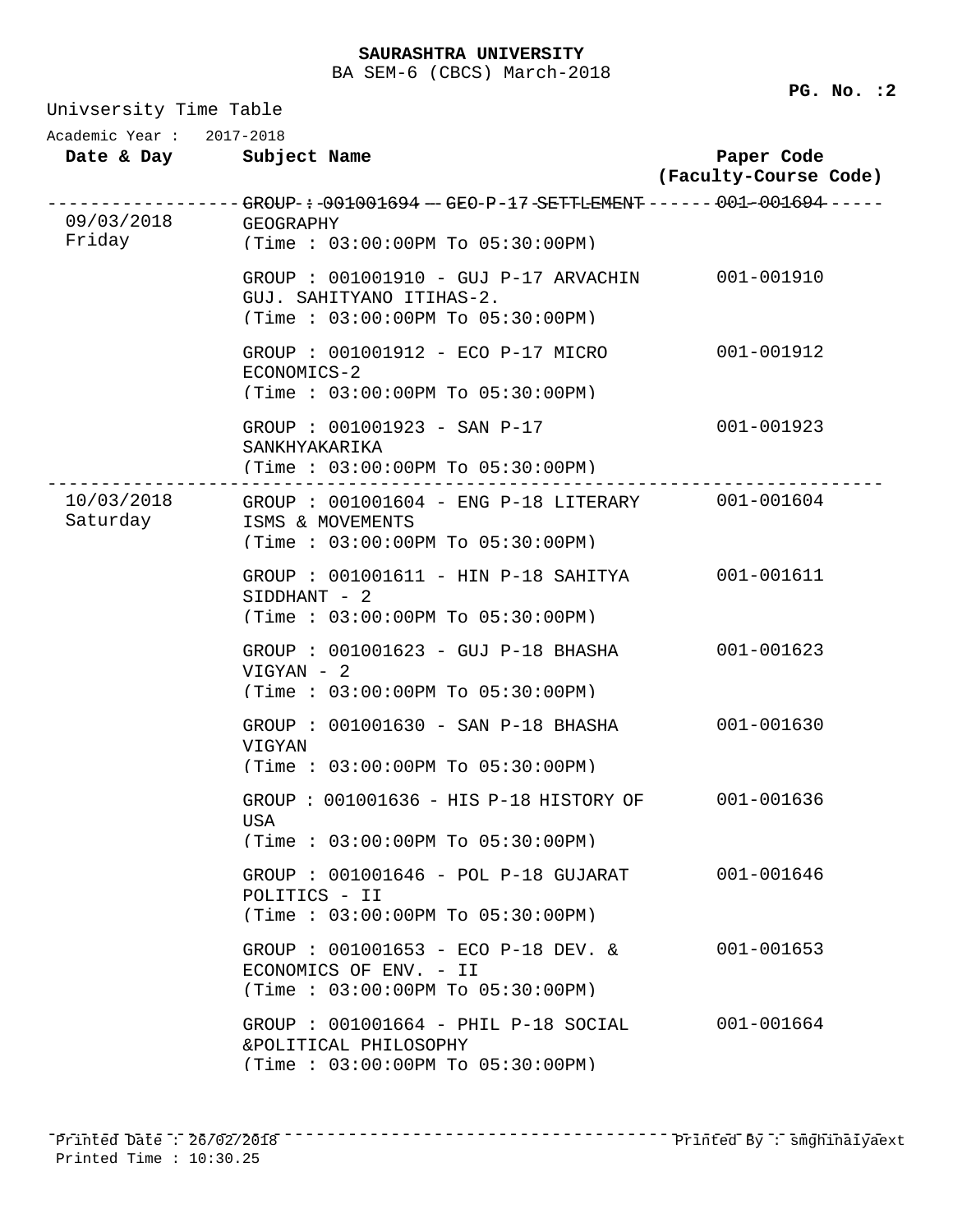Univsersity Time Table

| Academic Year: 2017-2018 |                                                                                                                                   |                                     |  |
|--------------------------|-----------------------------------------------------------------------------------------------------------------------------------|-------------------------------------|--|
|                          | Date & Day Subject Name                                                                                                           | Paper Code<br>(Faculty-Course Code) |  |
| Saturday TOURISM         | $10/03/2018$ GROUP : 001001670 - IND P-18 STUDY OF 001-001670<br>(Time: 03:00:00PM To 05:30:00PM)                                 |                                     |  |
|                          | GROUP : 001001677 - SOC P-18 METHOD & 001-001677<br>TECH. OF SOCI. RES.<br>(Time : 03:00:00PM TO 05:30:00PM)                      |                                     |  |
|                          | GROUP : 001001686 - PSY P-18 RESEARCH 001-001686<br>METHOD & STATISTICS<br>(Time: 03:00:00PM To 05:30:00PM)                       |                                     |  |
|                          | GROUP : 001001695 - GEO P-18 PRIN.OF<br>ECONOMIC GEO. PART-II<br>(Time: 03:00:00PM To 05:30:00PM)                                 | 001-001695                          |  |
|                          | GROUP : 001001902 - PSY P-18 RESEARCH 001-001902<br>METHODS & STATISTICS-II<br>(Time: 03:00:00PM To 05:30:00PM)                   |                                     |  |
|                          | GROUP : 001001913 - ECO P-18 DEVELOP. 001-001913<br>&ECO. OF ENVIRONMENT-2<br>(Time: 03:00:00PM To 05:30:00PM)                    |                                     |  |
|                          | GROUP : 001001924 - SAN P-18<br>BHASHAVIGYAN.<br>(Time: 03:00:00PM To 05:30:00PM)                                                 | 001-001924                          |  |
| Monday LANGUAGE          | --------------------------------<br>12/03/2018 GROUP: 001001605 - ENG P-19 ENGLISH 001-001605<br>(Time: 03:00:00PM To 05:30:00PM) |                                     |  |
|                          | GROUP: 001001612 - HIN P-19 HINDI<br>BHASHA KA VYAKARAN<br>(Time: 03:00:00PM To 05:30:00PM)                                       | 001-001612                          |  |
|                          | GROUP : 001001613 - HIN P-19 BHASHA<br>SHIKSHAN - 2<br>(Time: 03:00:00PM To 05:30:00PM)                                           | 001-001613                          |  |
|                          | GROUP: 001001624 - GUJ P-19 SAHITYA NA<br>SIDDHANTO - 2<br>(Time : 03:00:00PM T0 05:30:00PM)                                      | 001-001624                          |  |
|                          | GROUP: 001001631 - SAN P-19 ARTHSASHTRA<br>& DHARMASASTRA<br>(Time: 03:00:00PM To 05:30:00PM)                                     | 001-001631                          |  |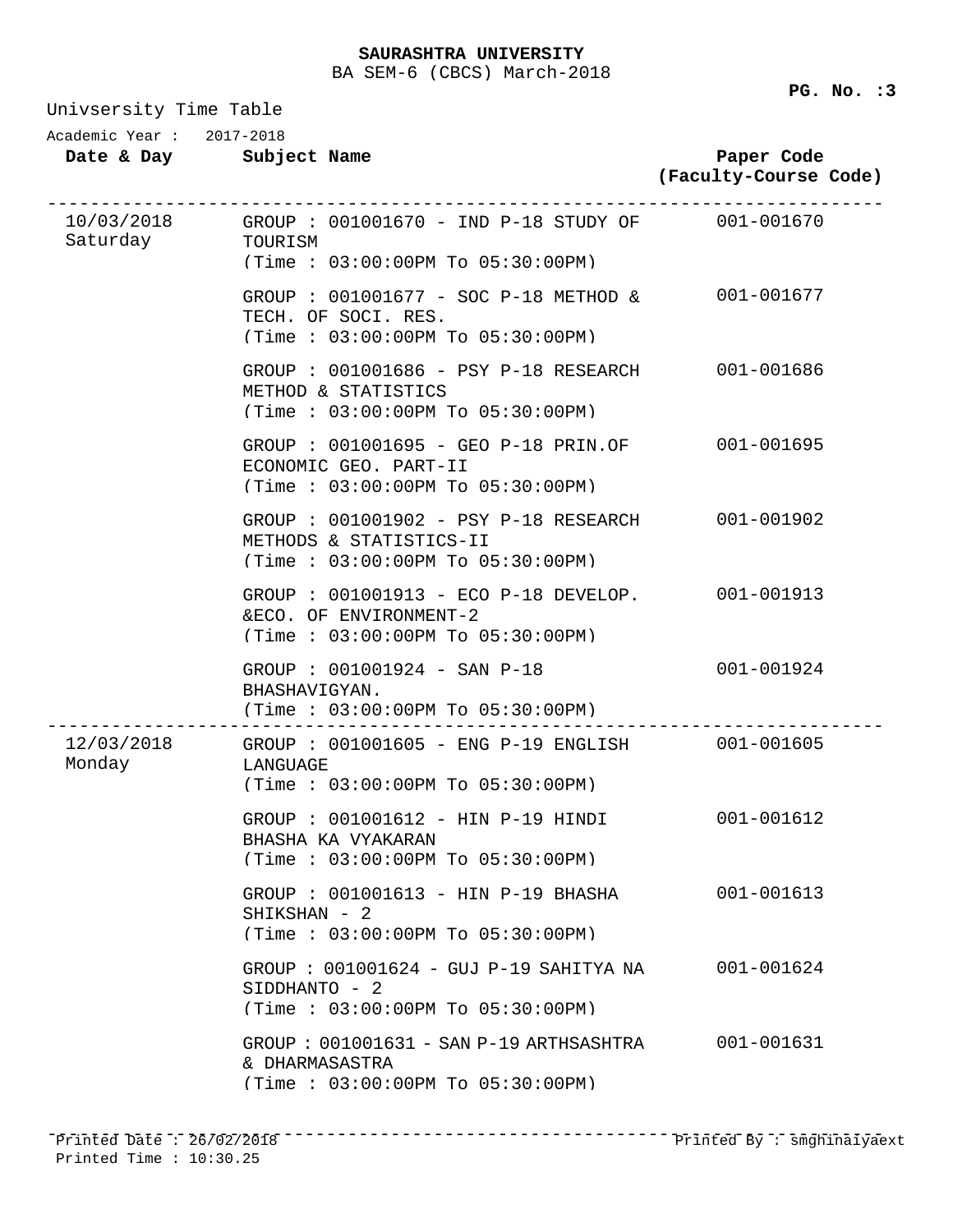Univsersity Time Table

**PG. No. :4** 

| Date & Day      | Subject Name |  |
|-----------------|--------------|--|
| Academic Year : | 2017-2018    |  |

**Paper Code (Faculty-Course Code)**

| Monday | 12/03/2018 GROUP: 001001637 - HIS P-19 HISTORY OF 001-001637<br>S.E. ASIA<br>(Time: 03:00:00PM To 05:30:00PM) |            |
|--------|---------------------------------------------------------------------------------------------------------------|------------|
|        | GROUP: 001001638 - HIS P-19 HISTORY OF 001-001638<br>MIDDLE EAST<br>(Time: 03:00:00PM To 05:30:00PM)          |            |
|        | GROUP : 001001647 - POL P-19 MODERN<br>POLITICAL THINKER<br>(Time: 03:00:00PM To 05:30:00PM)                  | 001-001647 |
|        | GROUP : 001001654 - ECO P-19 Q TAND 001-001654<br>RESEARCH METHODO. - II<br>(Time: 03:00:00PM To 05:30:00PM)  |            |
|        | GROUP : 001001655 - ECO P-19 INTRO. OF 001-001655<br>SOCIAL RESEARCH<br>(Time: 03:00:00PM To 05:30:00PM)      |            |
|        | GROUP: 001001656 - ECO P-19 AGRICULTURE 001-001656<br>ECONOMICS - II<br>(Time: 03:00:00PM To 05:30:00PM)      |            |
|        | GROUP: 001001665 - PHIL P-19 CONTERNP. 001-001665<br>WESTERN PHILO<br>(Time: 03:00:00PM To 05:30:00PM)        |            |
|        | GROUP : 001001671 - IND P-19 FOLK<br>CULTURE OF GUJARAT<br>(Time: 03:00:00PM To 05:30:00PM)                   | 001-001671 |
|        | GROUP : 001001678 - SOC P-19 SOCIAL<br>PSYCHOLOGY<br>(Time: 03:00:00PM To 05:30:00PM)                         | 001-001678 |
|        | GROUP : 001001687 - PSY P-19 PSYCHOL. 001-001687<br>BASE OF BEHAVIOUR<br>(Time: 03:00:00PM To 05:30:00PM)     |            |
|        | $GROUP: 001001696 - GEO P-19 AGRICULTURE$<br>GEOGRAPHY<br>(Time: 03:00:00PM To 05:30:00PM)                    | 001-001696 |
|        | GROUP : 001001903 - PSY P-19<br>PHYSIOLOGICAL BASES OF BEHAVIORS<br>(Time: 03:00:00PM To 05:30:00PM)          | 001-001903 |
|        |                                                                                                               |            |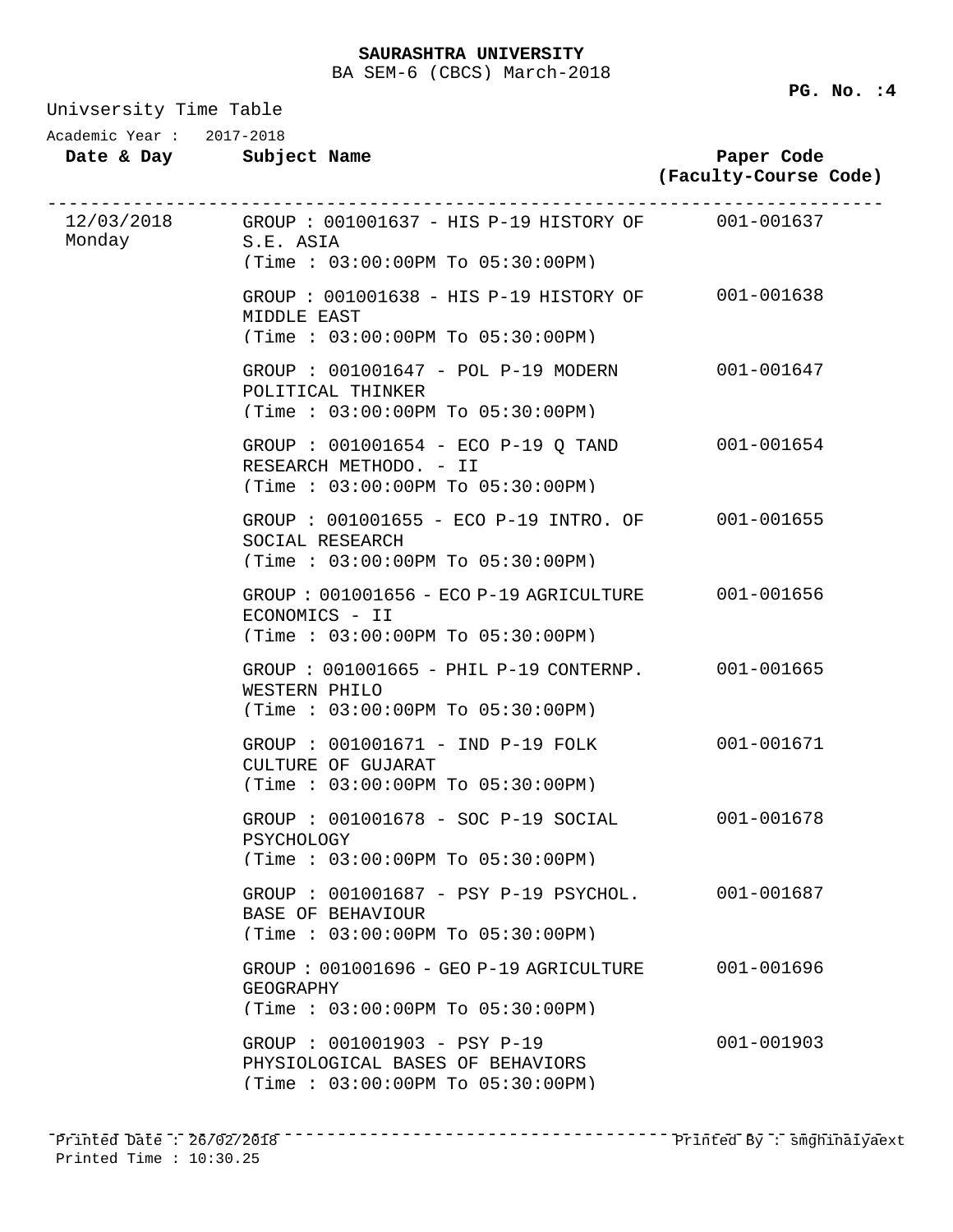Univsersity Time Table

| Academic Year: 2017-2018 | Date & Day Subject Name                                                                                                | Paper Code<br>(Faculty-Course Code) |
|--------------------------|------------------------------------------------------------------------------------------------------------------------|-------------------------------------|
| Monday                   | 12/03/2018 GROUP: 001001914 - ECO P-19<br>QUANTITATIVE TECH.&RES.METHOD-2.<br>(Time: 03:00:00PM To 05:30:00PM)         | $001 - 001914$                      |
|                          | GROUP : 001001915 - ECO P-19 INTRO. OF 001-001915<br>SOCIAL RESEARCH-2<br>(Time: 03:00:00PM To 05:30:00PM)             |                                     |
|                          | GROUP: 001001916 - ECO P-19 AGRICULTURE 001-001916<br>ECONOMICS-2<br>(Time: 03:00:00PM To 05:30:00PM)                  |                                     |
|                          | GROUP : 001001925 - SAN P-19<br>ARTHSASTRA: ADHIKARAN-1<br>(Time : 03:00:00PM To 05:30:00PM)                           | 001-001925                          |
| Tuesday                  | 13/03/2018 GROUP: 001001606 - ENG P-20 HISTORY OF 001-001606<br>ENGLISH LITERATURE<br>(Time: 03:00:00PM To 05:30:00PM) |                                     |
|                          | GROUP: 001001614 - HIN P-20 HINDI NATAK 001-001614<br>(Time : 03:00:00PM TO 05:30:00PM)                                |                                     |
|                          | GROUP: 001001615 - HIN P-20 HINDI KE<br>CHAR. PRADHAN NATAK<br>(Time: 03:00:00PM To 05:30:00PM)                        | 001-001615                          |
|                          | GROUP : 001001616 - HIN P-20 LOK<br>SHAHITYA<br>(Time: 03:00:00PM To 05:30:00PM)                                       | 001-001616                          |
|                          | GROUP: 001001625 - GUJ P-20 ARVACHIN 001-001625<br>SAHITYA SWARUP NI KRUTI<br>(Time : 03:00:00PM T0 05:30:00PM)        |                                     |
|                          | GROUP : 001001632 - SAN P-20 DARSHAN<br>(Time : 03:00:00PM T0 05:30:00PM)                                              | 001-001632                          |
|                          | $GROUP$ : 001001639 - HIS P-20 HISTORY OF<br>RUSSIA<br>(Time : 03:00:00PM T0 05:30:00PM)                               | 001-001639                          |
|                          | GROUP: 001001640 - HIS P-20 HISTORY OF<br>ENGLAND<br>(Time: 03:00:00PM To 05:30:00PM)                                  | 001-001640                          |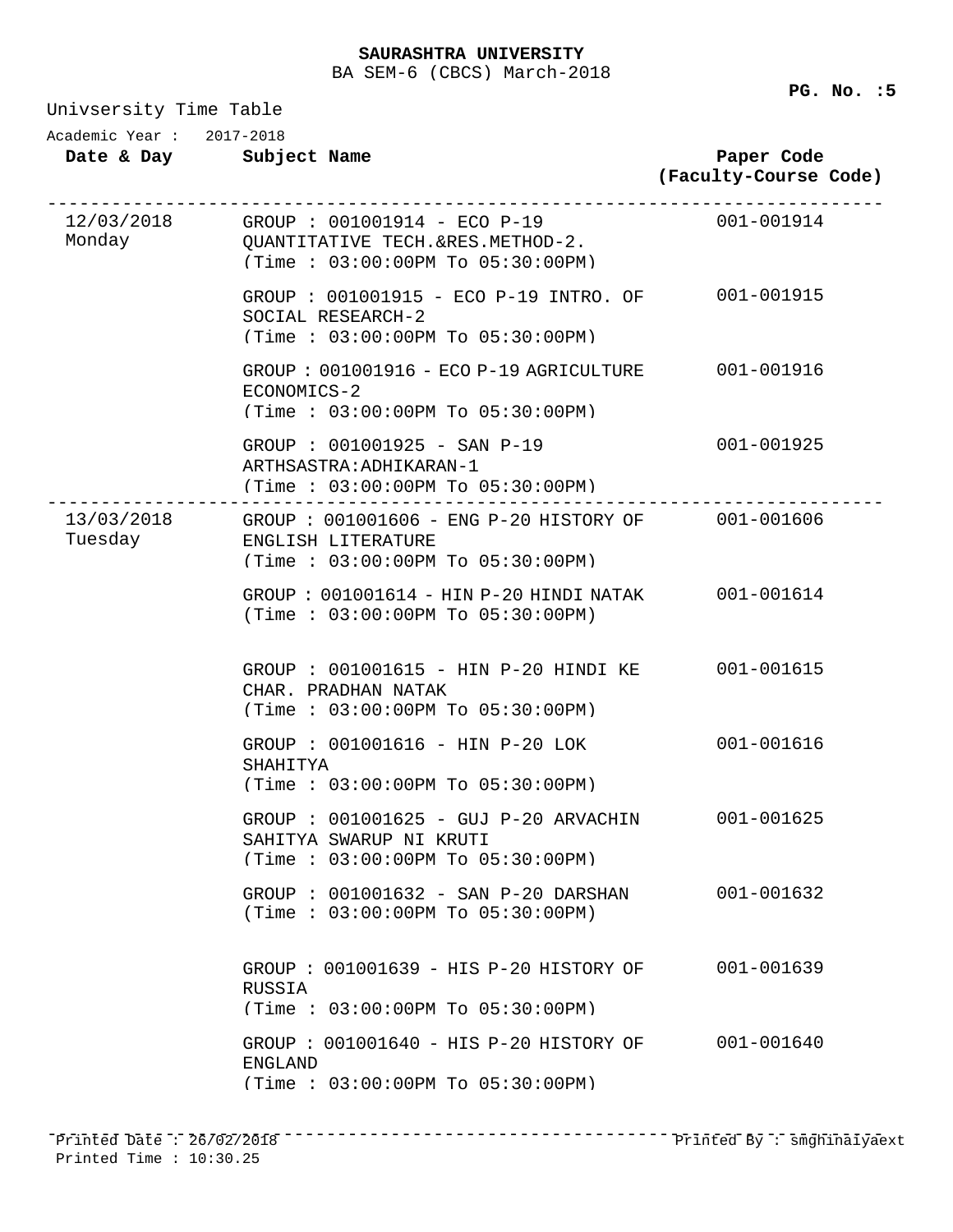Univsersity Time Table

| ourserprey rrme rante<br>Academic Year: 2017-2018 |                                                                                                                                 |                                     |  |  |
|---------------------------------------------------|---------------------------------------------------------------------------------------------------------------------------------|-------------------------------------|--|--|
|                                                   | Date & Day Subject Name                                                                                                         | Paper Code<br>(Faculty-Course Code) |  |  |
|                                                   | 13/03/2018 GROUP: 001001648 - POL P-20 MODERN IND. 001-001648<br>Tuesday POLITICAL THOUGHT<br>(Time : 03:00:00PM To 05:30:00PM) |                                     |  |  |
|                                                   | GROUP : 001001657 - ECO P-20<br>INTERNATIONAL TRADE & INDIAN<br>(Time: 03:00:00PM To 05:30:00PM)                                | 001-001657                          |  |  |
|                                                   | GROUP: 001001666 - PHIL P-20 SCHOOL OF 001-001666<br>VEDANTA<br>(Time: 03:00:00PM To 05:30:00PM)                                |                                     |  |  |
|                                                   | GROUP: 001001672 - IND P-20 HIST.STUDY 001-001672<br>OF ARCH. MONUMENTS<br>(Time : 03:00:00PM TO 05:30:00PM)                    |                                     |  |  |
|                                                   | GROUP: 001001679 - SOC P-20 RURAL<br><b>DEVELOPMENT</b><br>(Time: 03:00:00PM To 05:30:00PM)                                     | 001-001679                          |  |  |
|                                                   | $GROUP$ : $001001680$ - $SOC$ P-20 $SOCIOLOGY$<br>OF COMMUNICATION<br>(Time: 03:00:00PM To 05:30:00PM)                          | 001-001680                          |  |  |
|                                                   | GROUP : 001001688 - PSY P-20 ABNORMAL 001-001688<br>PSYCHOLOGY<br>(Time: 03:00:00PM To 05:30:00PM)                              |                                     |  |  |
|                                                   | GROUP: 001001689 - PSY P-20 COUNSELLING 001-001689<br>PSYCHOLOGY<br>(Time : 03:00:00PM T0 05:30:00PM)                           |                                     |  |  |
|                                                   | GROUP : 001001697 - GEO P-20 GEOGRAPHY<br>OF RESOURCE<br>(Time: 03:00:00PM To 05:30:00PM)                                       | 001-001697                          |  |  |
|                                                   | $GROUP$ : 001001904 - PSY P-20 ABNORMAL<br>PSYCHOLOGY (THERAPIES)<br>(Time: 03:00:00PM To 05:30:00PM)                           | 001-001904                          |  |  |
|                                                   | GROUP : 001001905 - PSY P-20 COUNSELING<br>PSYCHOLOGY - II<br>(Time: 03:00:00PM To 05:30:00PM)                                  | 001-001905                          |  |  |
|                                                   | GROUP : 001001917 - ECO P-20<br>INTERNATIONAL TRADE & INDIA-2<br>(Time: 03:00:00PM To 05:30:00PM)                               | 001-001917                          |  |  |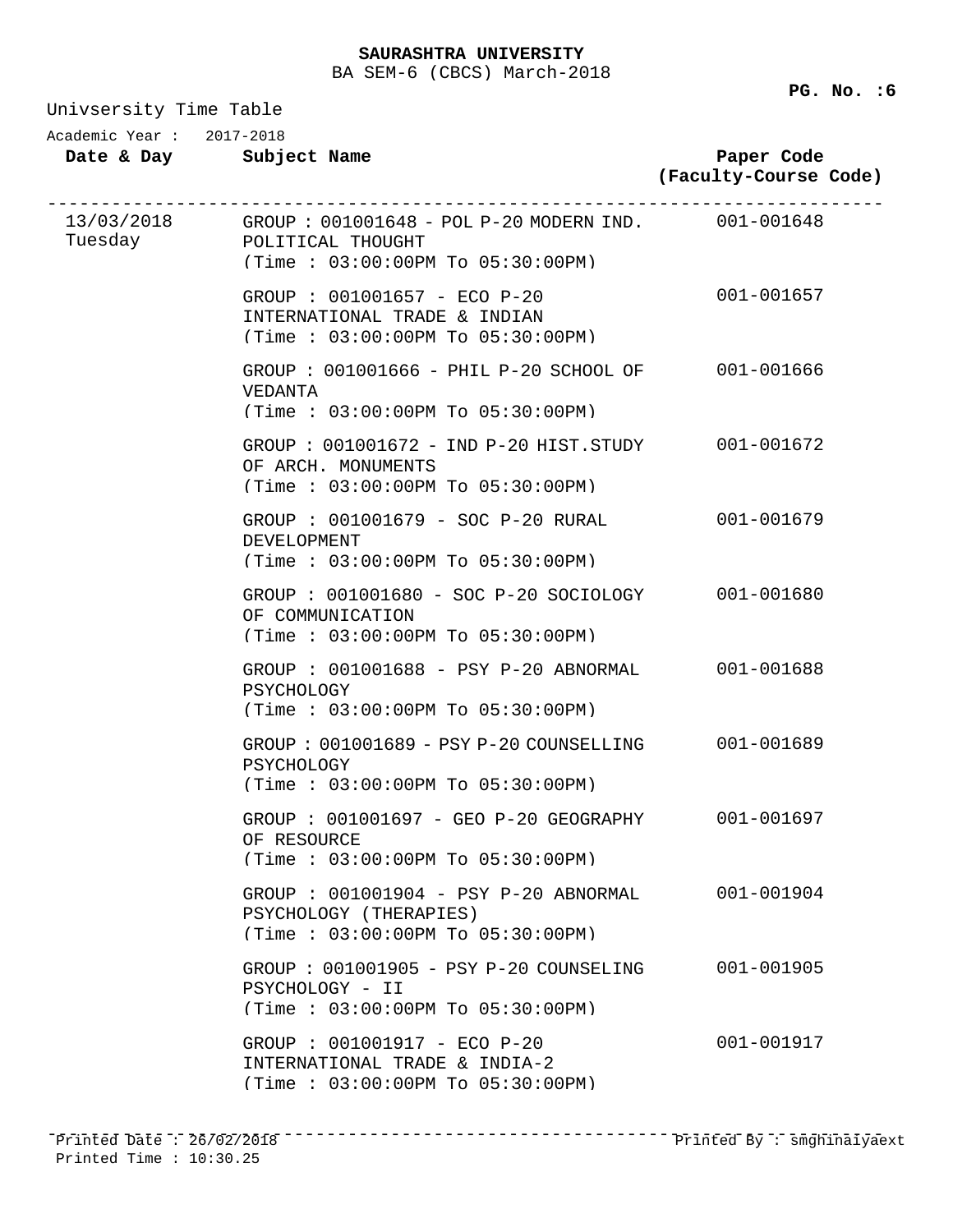Univsersity Time Table

**Date & Day Subject Name Paper Code (Faculty-Course Code)** Academic Year : 2017-2018 13/03/2018 ------------------------------------------------------------------------------ Tuesday GROUP : 001001926 - SAN P-20 SHRIMADBHAGVATGEETA (Time : 03:00:00PM To 05:30:00PM) 14/03/2018 ------------------------------------------------------------------------------ GROUP : 001001607 - ENG P-21 INDIAN 001-001607 Wednesday POETICS (Time : 03:00:00PM To 05:30:00PM) GROUP : 001001617 - HIN P-21 MADHYAKALIN 001-001617 HINDI KAVYA - 1 (Time : 03:00:00PM To 05:30:00PM) GROUP : 001001618 - HIN P-21 MADHYAKALIN 001-001618 HINDI KAVYA - 2 (Time : 03:00:00PM To 05:30:00PM) GROUP : 001001619 - HIN P-21 RITIKALIN 001-001619 HINDI KAVYA - 2 (Time : 03:00:00PM To 05:30:00PM) GROUP : 001001626 - GUJ P-21 PRASHIST 001-001626 KRUTI (Time : 03:00:00PM To 05:30:00PM) GROUP : 001001633 - SAN P-21 SANSKRIT 001-001633 BHASHA & SHAHITYA (Time : 03:00:00PM To 05:30:00PM) GROUP : 001001641 - HIS P-21 MAIN 001-001641 CURR.OF CUL.HIS.OF INDIA (Time : 03:00:00PM To 05:30:00PM) GROUP : 001001642 - HIS P-21 THE CONST. 001-001642 OF REPUB.OF INDIA (Time : 03:00:00PM To 05:30:00PM) GROUP : 001001649 - POL P-21 LOCAL 001-001649 GOVERNMENT IN INDIAN (Time : 03:00:00PM To 05:30:00PM) GROUP : 001001658 - ECO P-21 001-001658 KEYNESIAN,MODERN &INDIAN ECO. (Time : 03:00:00PM To 05:30:00PM) GROUP : 001001667 - PHIL P-21 ANALYTIC 001-001667 PHILOSOPHY (Time : 03:00:00PM To 05:30:00PM)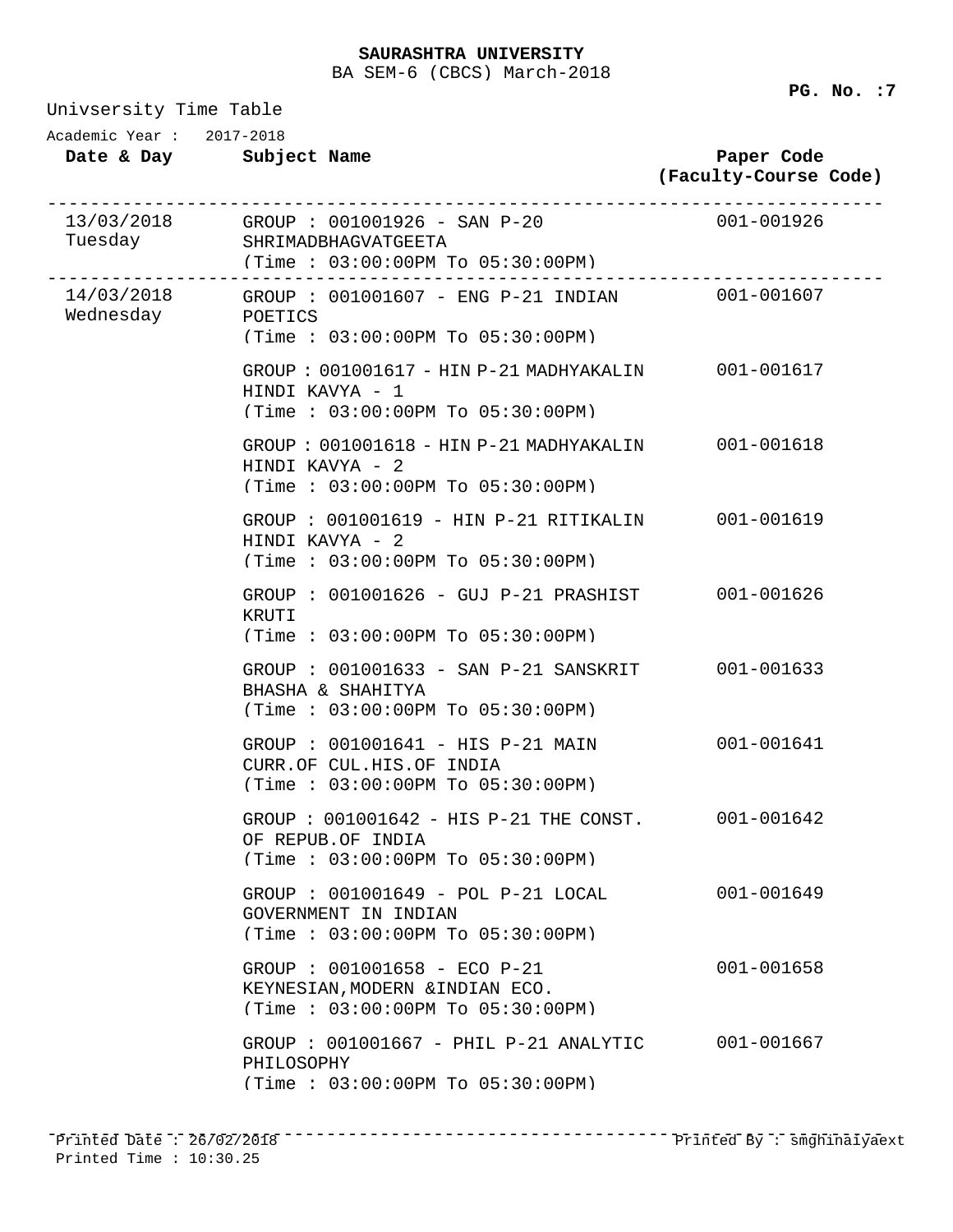Univsersity Time Table

**Date & Day Subject Name Paper Code (Faculty-Course Code)** Academic Year : 2017-2018 14/03/2018 ------------------------------------------------------------------------------ GROUP : 001001673 - IND P-21 HIST. STUDY 001-001673 Wednesday OF SCULPTURES (Time : 03:00:00PM To 05:30:00PM) GROUP : 001001681 - SOC P-21 APPLIED 001-001681 SOCIOLOGY (Time : 03:00:00PM To 05:30:00PM) GROUP : 001001682 - SOC P-21 LABOUR 001-001682 LEGILATION & WELFARE (Time : 03:00:00PM To 05:30:00PM) GROUP : 001001690 - PSY P-21 001-001690 ORGANIZATIONAL PSYCHOLOGY (Time : 03:00:00PM To 05:30:00PM) GROUP : 001001691 - PSY P-21 001-001691 PSYCHOLOGICAL ESSAY (Time : 03:00:00PM To 05:30:00PM) GROUP : 001001698 - GEO P-21 001-001698 TRANSPORTATION GEOGRAPHY (Time : 03:00:00PM To 05:30:00PM) GROUP : 001001906 - PSY P-21 INDUSTIRAL 001-001906 PSYCHOLOGY - II (Time : 03:00:00PM To 05:30:00PM) GROUP : 001001907 - PSY P-21 001-001907 PSYCHOLOGICAL ESSAYS - II (Time : 03:00:00PM To 05:30:00PM) GROUP : 001001911 - GUJ P-21 LOKSAHITYA 001-001911 SANGNA & SWARUP - 2 (Time : 03:00:00PM To 05:30:00PM) GROUP : 001001918 - ECO P-21 KEYNESIAN,& 001-001918 IND.OF ECO.THOUGHT (Time : 03:00:00PM To 05:30:00PM) GROUP : 001001927 - SAN P-21 001-001927 SANSKRUTBHASA & SAHITYA. (Time : 03:00:00PM To 05:30:00PM) 15/03/2018 ------------------------------------------------------------------------------ GROUP : 001001608 - ENG P-22 INDIAN 001-001608 Thursday WRITING IN ENGLISH (Time : 03:00:00PM To 05:30:00PM)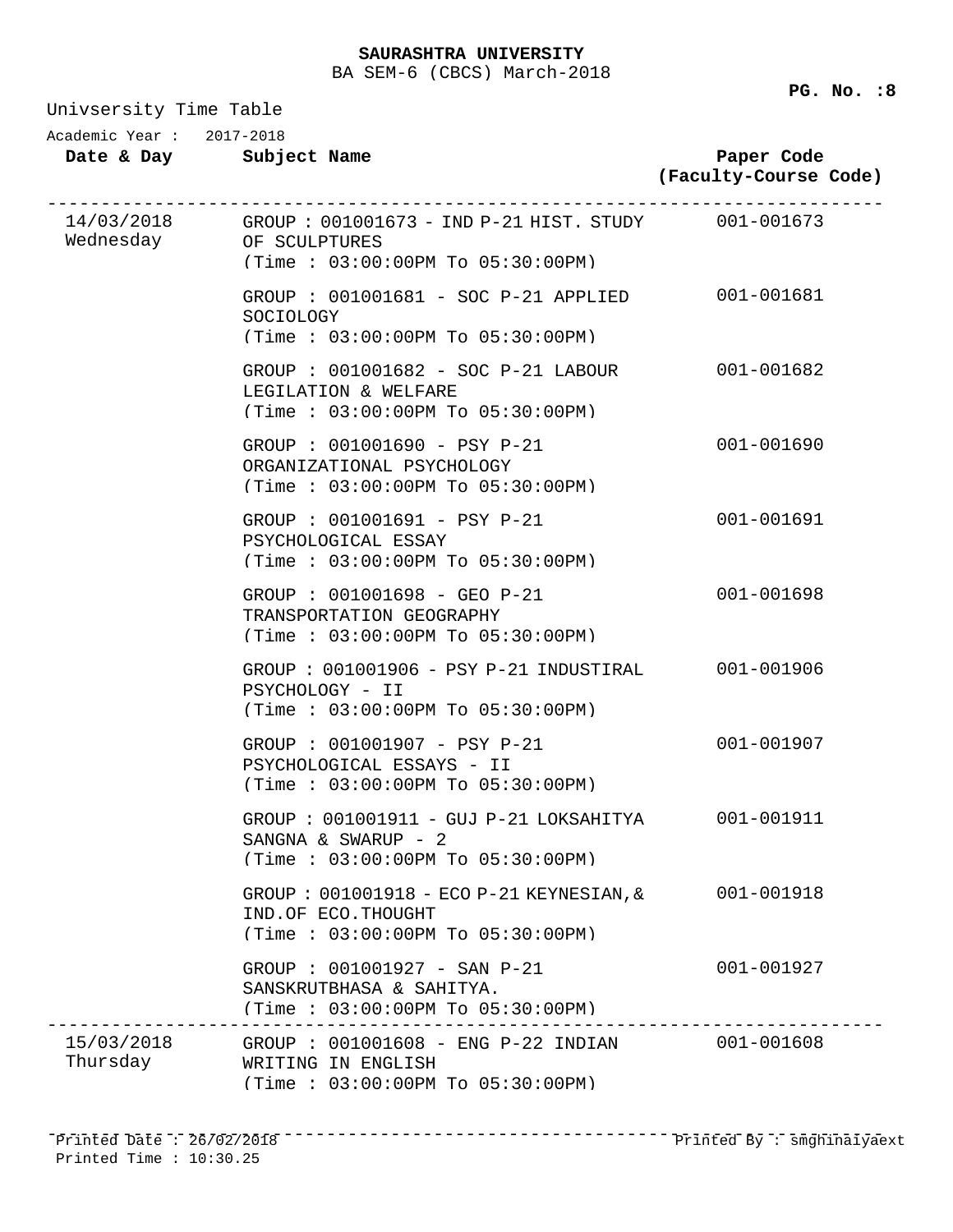Univsersity Time Table

| Academic Year: 2017-2018 | Date & Day Subject Name                                                                                                       | Paper Code<br>(Faculty-Course Code) |
|--------------------------|-------------------------------------------------------------------------------------------------------------------------------|-------------------------------------|
|                          | 15/03/2018 GROUP: 001001609 - ENG P-22 INTRO. TO 001-001609<br>Thursday ELECTRONIC MEDIA<br>(Time : 03:00:00PM T0 05:30:00PM) |                                     |
|                          | GROUP : 001001620 - HIN P-22 HINDI KI 001-001620<br>ANYA GADHYA VIDHYA<br>(Time: 03:00:00PM To 05:30:00PM)                    |                                     |
|                          | GROUP: 001001621 - HIN P-22 BHARATIYA 001-001621<br>SAMVIDHAN<br>(Time: 03:00:00PM To 05:30:00PM)                             |                                     |
|                          | GROUP : 001001627 - GUJ P-22 APATHIT 001-001627<br>(Time : 03:00:00PM TO 05:30:00PM)                                          |                                     |
|                          | GROUP : 001001628 - GUJ P-22 OPTIONAL 001-001628<br>(KAVYANO ASWAD)<br>(Time: 03:00:00PM To 05:30:00PM)                       |                                     |
|                          | $GROUP$ : $001001634$ - SAN P-22 VEDIC<br>VANGAMAYA<br>(Time: 03:00:00PM To 05:30:00PM)                                       | 001-001634                          |
|                          | GROUP : 001001643 - HIS P-22 HIST.OF<br>GUJARAT (1411-1573 AD)<br>(Time: 03:00:00PM To 05:30:00PM)                            | 001-001643                          |
|                          | GROUP : 001001644 - HIS P-22 HIST.OF 001-001644<br>GUJARAT (1707-1818 AD)<br>(Time: 03:00:00PM To 05:30:00PM)                 |                                     |
|                          | GROUP : 001001650 - POL P-22<br>INTERNATIONAL ORG. (UNO)<br>(Time: 03:00:00PM To 05:30:00PM)                                  | 001-001650                          |
|                          | GROUP : 001001651 - POL P-22 INDIAN<br>FOREIGN POLICY<br>(Time: 03:00:00PM To 05:30:00PM)                                     | 001-001651                          |
|                          | GROUP : 001001659 - ECO P-22 BANKING<br>FINANCE MARKET - II<br>(Time: 03:00:00PM To 05:30:00PM)                               | 001-001659                          |
|                          | GROUP : 001001660 - ECO P-22 REGIONAL<br>ECONOMICS - II<br>(Time: 03:00:00PM To 05:30:00PM)                                   | 001-001660                          |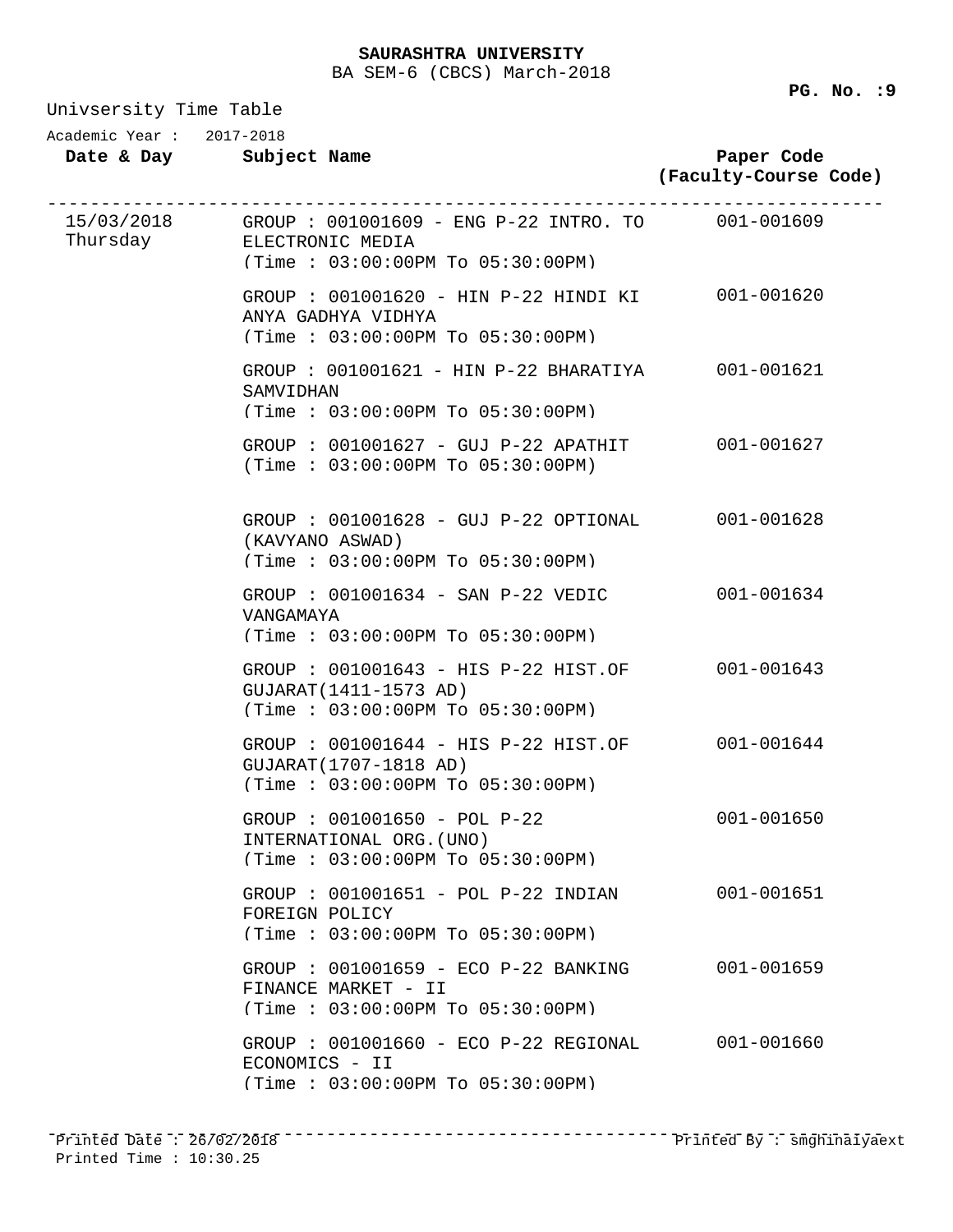**PG. No. :10** 

| Univsersity Time Table   |                                                                                                                                   |                                     |  |  |
|--------------------------|-----------------------------------------------------------------------------------------------------------------------------------|-------------------------------------|--|--|
| Academic Year: 2017-2018 | Date & Day Subject Name                                                                                                           | Paper Code<br>(Faculty-Course Code) |  |  |
|                          | $15/03/2018$ GROUP: 001001661 - ECO P-22 COMPUTER & 001-001661<br>Thursday ITS APPLICATION-II<br>(Time: 03:00:00PM To 05:30:00PM) |                                     |  |  |
|                          | GROUP : 001001662 - ECO P-22 METHO 001-001662<br>&TECH.OF SOCIAL RES.-II<br>(Time: 03:00:00PM To 05:30:00PM)                      |                                     |  |  |
|                          | GROUP: $001001668$ - PHIL P-22 PHILOSOPHY 001-001668<br>OF GANDHI<br>(Time : 03:00:00PM T0 05:30:00PM)                            |                                     |  |  |
|                          | GROUP: 001001674 - IND P-22 ESSAY<br>(Time : 03:00:00PM TO 05:30:00PM)                                                            | 001-001674                          |  |  |
|                          | GROUP : 001001675 - IND P-22 STUDY OF 001-001675<br>INDIAN NOURNISMATICS<br>(Time: 03:00:00PM To 05:30:00PM)                      |                                     |  |  |
|                          | GROUP: 001001683 - SOC P-22 HEALTH OF 001-001683<br>FAMILY WELFARE<br>(Time: 03:00:00PM To 05:30:00PM)                            |                                     |  |  |
|                          | GROUP: 001001684 - SOC P-22 SOCIOLOGY 001-001684<br>OF HEALTH<br>(Time: 03:00:00PM To 05:30:00PM)                                 |                                     |  |  |
|                          | GROUP: 001001692 - PSY P-22 EDUCATIONAL 001-001692<br>PSYCHOLOGY<br>(Time : 03:00:00PM T0 05:30:00PM)                             |                                     |  |  |
|                          | GROUP : 001001693 - PSY P-22 PSY. OF 001-001693<br>SEXUAL BEHAVIOUR<br>(Time : 03:00:00PM T0 05:30:00PM)                          |                                     |  |  |
|                          | $GROUP: 001001908 - PSY P-22 EDUCATIONAL$<br>PSYCHOLOGY - II<br>(Time: 03:00:00PM To 05:30:00PM)                                  | 001-001908                          |  |  |
|                          | $GROUP$ : 001001909 - PSY P-22 PSYCHOLOGY<br>OF SEXUAL BEHAVIOR<br>(Time: 03:00:00PM To 05:30:00PM)                               | $001 - 001909$                      |  |  |
|                          | GROUP : 001001919 - ECO P-22 WELFARE<br>ECONOMICS-2<br>(Time: 03:00:00PM To 05:30:00PM)                                           | 001-001919                          |  |  |

------------------------------------------------------------------------------ Printed Date : 26/02/2018 Printed By : smghinaiyaextPrinted Time : 10:30.25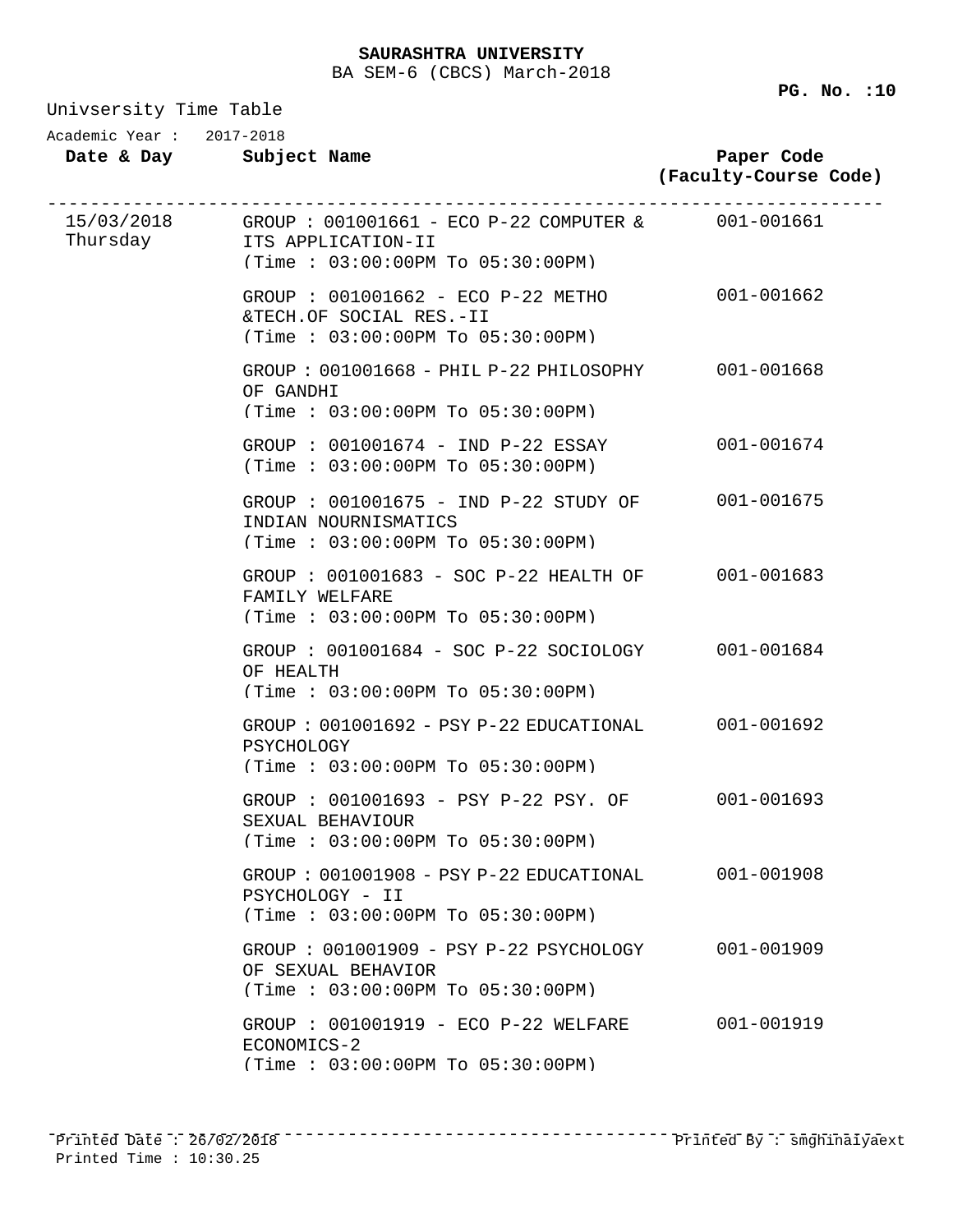Univsersity Time Table

| $Academic$ Year: $2017-2018$ | Date & Day Subject Name                                                                                                | Paper Code<br>(Faculty-Course Code) |
|------------------------------|------------------------------------------------------------------------------------------------------------------------|-------------------------------------|
| Thursday                     | 15/03/2018 GROUP: 001001920 - ECO P-22 GUJARAT 001-001920<br>REGIONAL ECONOMICS-2<br>(Time : 03:00:00PM T0 05:30:00PM) |                                     |
|                              | GROUP : 001001921 - ECO P-22 COMPUTER &<br>ITS APPLICATION-2.<br>(Time : 03:00:00PM TO 05:30:00PM)                     | 001-001921                          |
|                              | GROUP : 001001922 - ECO P-22 METHOD & 001-001922<br>TECH. OF SOCIAL RES-2<br>(Time : 03:00:00PM T0 05:30:00PM)         |                                     |
|                              | GROUP: 001001928 - SAN P-22 SHASHTRIYA<br><b>NIBANDHO</b><br>(Time : 03:00:00PM T0 05:30:00PM)                         | 001-001928                          |
|                              | GROUP: 001001929 - SAN P-22 VYAKRAN<br>(Time: $03:00:00$ PM To $05:30:00$ PM)                                          | 001-001929                          |